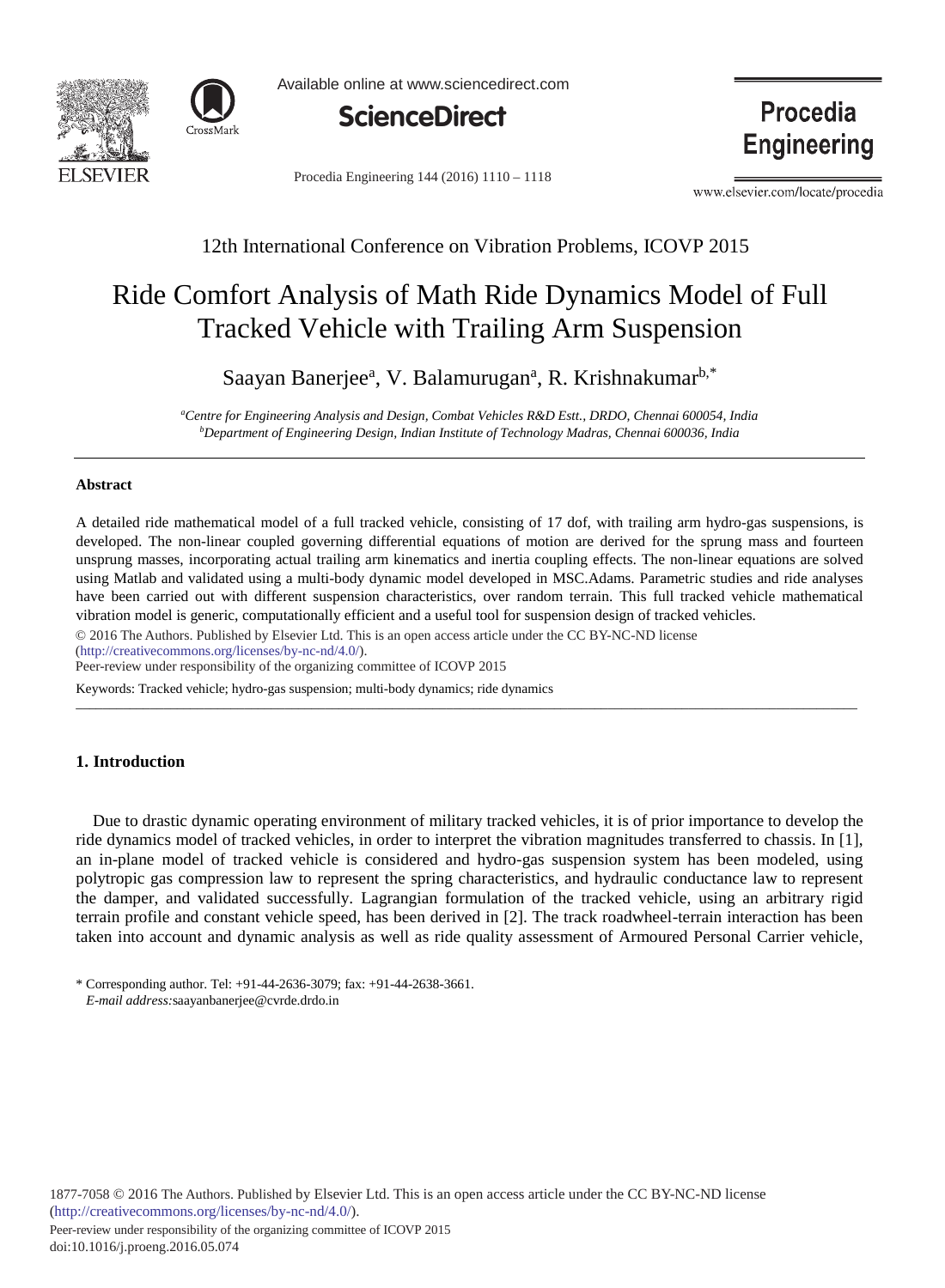have been carried out in [2]. However in [1,2], the actual suspension kinematics have been transformed to the equivalent vertical suspension while formulating the governing equations of motion, which may yield some difference as compared to the actual vehicle dynamics with trailing arm suspensions. Moreover, the above studies do not include roll mode of the vehicle. Single station representation of tracked vehicle, incorporating the actual suspension kinematics, has been presented in [3] and bounce dynamic responses have been validated. The process of generation of random road profile from temporal power spectral density, has been described in [4].

From the above studies, it is observed that number of research activities have been undertaken in modeling the tracked vehicle dynamics to understand the vibration levels. The present study has reference to [3] and is focused towards development of the non-linear mathematical ride model of a full tracked vehicle, consisting of 17 degreesof-freedom with similar hydro-gas suspension characteristics, as described in [3]. The kinematics and non-linear stiffness characteristics of the hydro-gas suspension, as described in section 2.1 [3], is used for developing the ride dynamics model of full tracked vehicle. Initially, static equilibrium configuration of the entire vehicle, has been determined, followed by formulation of the dynamics. Incorporating the trailing arm suspension dynamics in the ride mathematical model, the non-linear coupled governing differential equations of motion have been derived for the sprung mass and fourteen unsprung masses, solved using Matlab and validated through a multi-body dynamic model in MSC.Adams. Thereafter, parametric ride dynamic studies have been carried out with the validated nonlinear ride math model over two different types of generated random terrain profiles with specified statistical properties. Ride comfort evaluation has been carried out with different non-linear suspension properties. Random road profiles with specified statistical parameters, have been generated with reference to [4]. This study would predict the vibration levels as the tank negotiates various random terrain conditions and also provide the platform to fine-tune the suspension properties for better ride comfort.

## **2. Formulation of non-linear vibration model of full tracked vehicle**

The vibration model of full tracked vehicle consists of the sprung mass and fourteen unsprung masses, seven on either side of sprung mass. The sprung mass consists of the combined mass of the hull and turret, sprockets, idlers, top rollers and portion of the track above the road-wheels. Each unsprung mass consists of the combined mass of suspension casing and components, axle arm, road-wheel and portion of the track below the road-wheel, lumped at the road-wheel center. Each unsprung mass is connected to the ground through solid tire and track pad, represented as equivalent translational stiffness spring. The tire and track pad damping is neglected.

#### *2.1. Formulation of dynamic equations of motion of full tracked vehicle model*

The vibration model of full tracked vehicle consists of 17 degrees of freedom, namely bounce, pitch and roll motion of sprung mass and angular motion of each of the fourteen unsprung masses.  $\cdot$  *I*  $\cdot$  and  $\cdot$  *J*  $\cdot$  represent the sprung mass pitch and roll moment of inertias respectively, about the CG.  $d_i$  and  $d_i$  represent the distance between pivot point of axle arm of left and right side *ith* suspension station and sprung mass CG, measured vertically  $(i = 1 to 7)$ . '*c*' represents viscous damping coefficient of the suspensions, along the direction of actuator piston motion. ' $\varphi_{li}(t)$ ' and ' $\varphi_{ri}(t)$ ' represent angular displacements of the unsprung mass, belonging to left and right side *ith* suspension station, with respect to the sprung mass about the axle arm pivot point, from static equilibrium position (*i* = 1 to 7). '  $X(t)$ ', '  $\theta(t)$ ' and '  $\phi(t)$ ' represent the bounce, pitch and roll displacements of the sprung mass respectively, at the sprung mass CG, from static equilibrium position. ' $Y_{li}(t)$ ' and ' $Y_{ri}(t)$ ' represent base excitations from the terrain at bottom of tire spring of left and right side *ith* suspension station  $(i = 1$ to 7), respectively. The coordinate system followed for the full tracked vehicle vibration model along with the force and moment representation, has been shown in Fig. 1. The governing differential equations couple the respective degrees of freedom.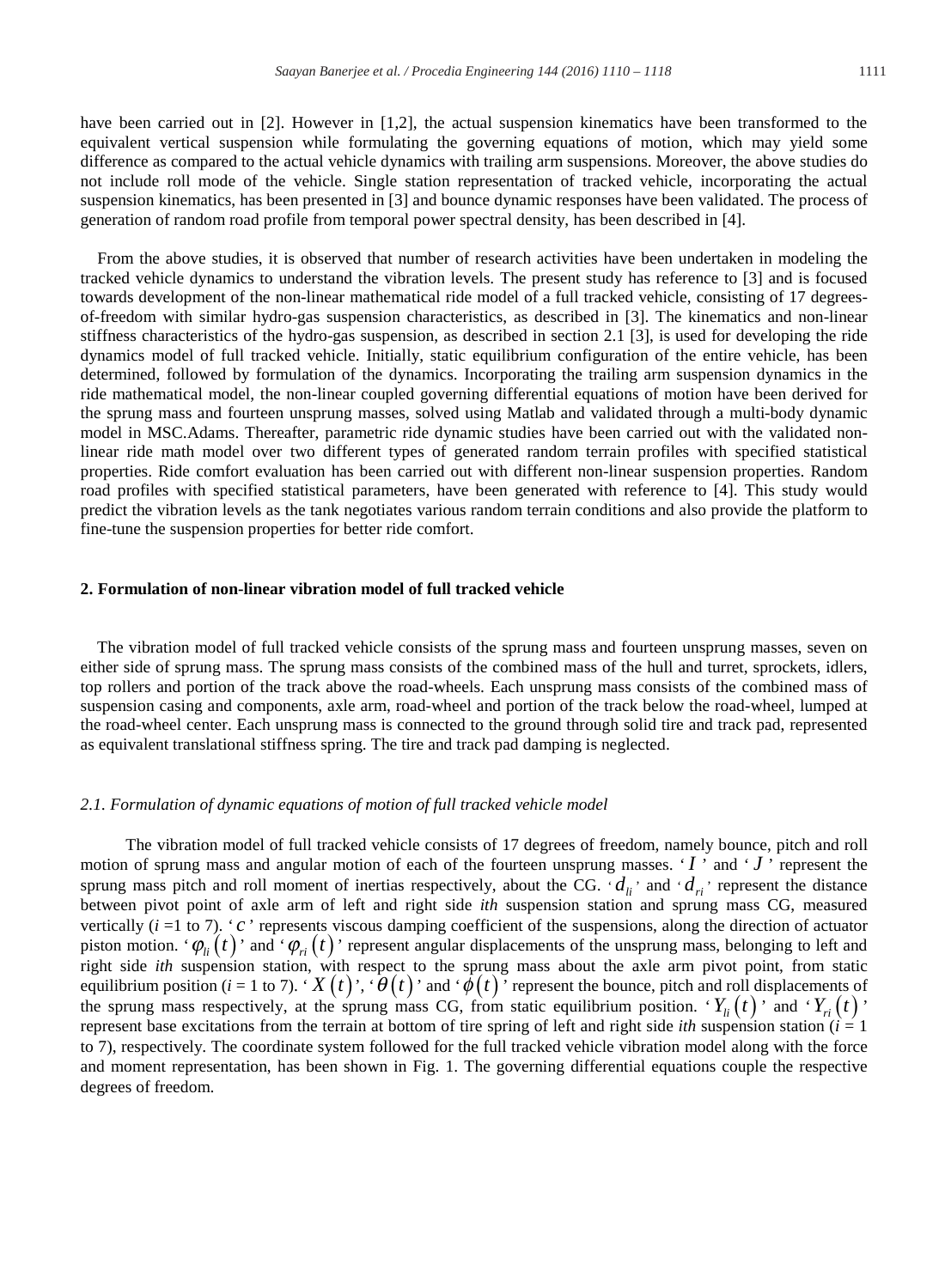

Fig. 1. Representation of forces and moments for full tracked vehicle dynamics

### *2.1.1. Bounce motion of the sprung mass, measured at sprung mass CG*

The second order non-linear coupled governing differential equations of motion, representing bounce motion of the sprung mass (referring to Fig. 1), measured at sprung mass CG, from static equilibrium position, is written as,

$$
M\ddot{X} + \sum_{i=1}^{7} m_{li}(\ddot{X}_{li} + \ddot{X}_{\varphi li}) + \sum_{i=1}^{7} m_{ri}(\ddot{X}_{ri} + \ddot{X}_{\varphi ri}) + \sum_{i=1}^{7} F_{li} + \sum_{i=1}^{7} F_{ri} = 0
$$
\n(1)

where,

..

*M X* is vertical inertia force of the sprung mass during bounce motion from static position, measured at sprung mass CG.

 $m_{li} \times n_{li}$  *i* and  $m_{ri} \times n_{li}$  are the vertical translational inertia of the left and right *ith* wheel stations (*i=1 to 7*), due to coupled bounce, pitch and roll motion of sprung mass, measured at sprung mass CG.

$$
X_{li} = X - D_{li}\theta + B_{CG}\varnothing \tag{2}
$$

$$
D_{li} = l_i - l_{CG} - L\sin\left(\rho_{li} + \varphi_{li}\right) \tag{3}
$$

$$
X_{ri} = X - D_{ri}\theta - (B_1 - B_{CG})\emptyset
$$
\n<sup>(4)</sup>

$$
D_{ri} = l_i - l_{CG} - L\sin(\rho_{ri} + \varphi_{ri})
$$
\n<sup>(5)</sup>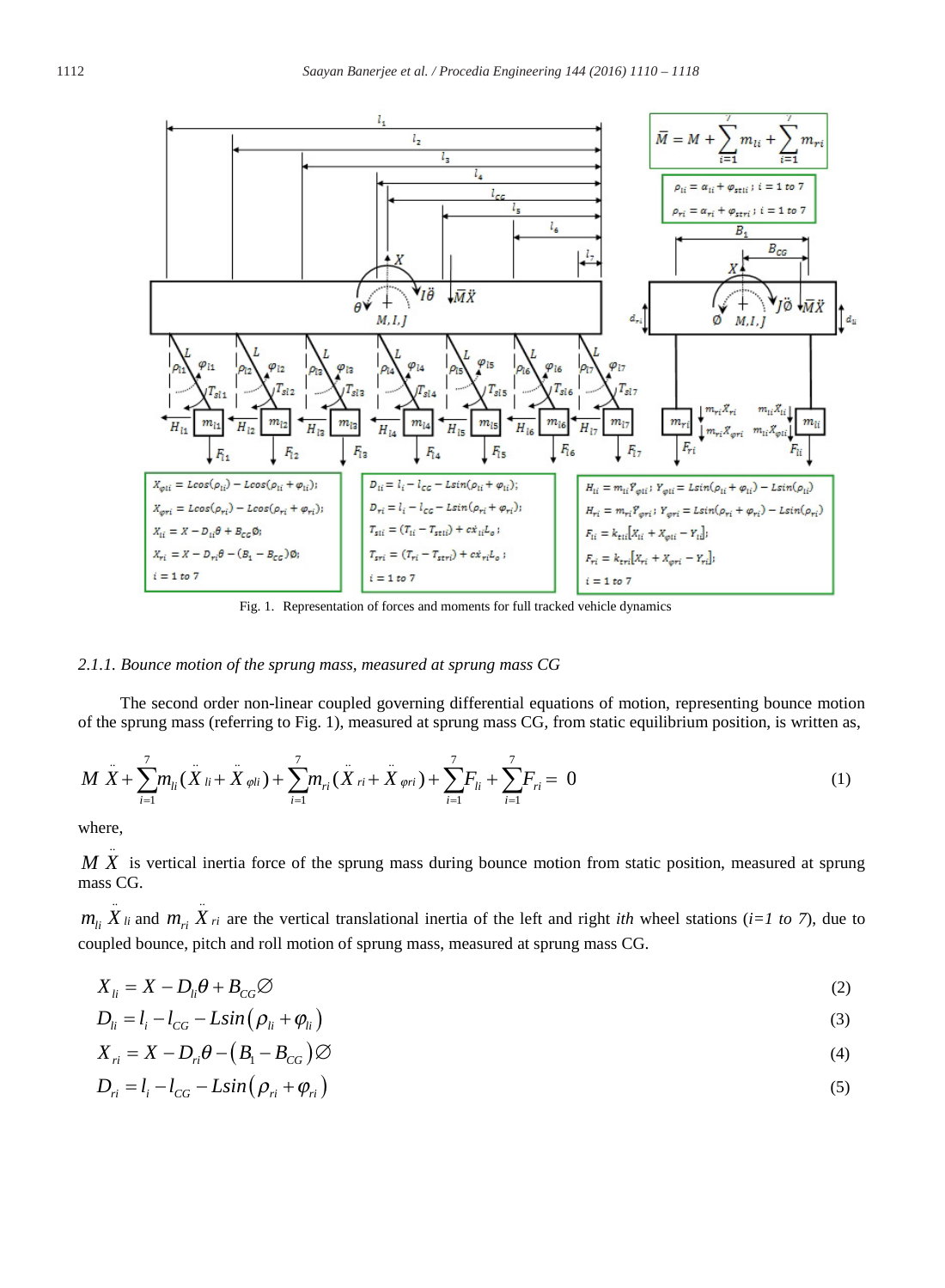$m_{li} \stackrel{\cdot}{X}_{\varphi li}$  and  $m_{ri} \stackrel{\cdot}{X}_{\varphi ri}$  are the vertical components of rotational inertia of the left and right *ith* wheel stations (*i*=1 *to 7*), measured at sprung mass CG.

$$
X_{\varphi li} = L\cos\left(\rho_{li}\right) - L\cos\left(\rho_{li} + \varphi_{li}\right) \tag{6}
$$

$$
X_{\varphi r i} = L \cos \left( \rho_{r i} \right) - L \cos \left( \rho_{r i} + \varphi_{r i} \right) \tag{7}
$$

 $F_{li}$  and  $F_{ri}$  are the vertical restoring forces from the tire and track pad translational spring, belonging to left and right side *ith* suspension stations ( $i = 1$  to 7), measured at sprung mass CG

$$
F_{li} = k_{li} \left[ X_{li} + X_{\varphi li} - Y_{li} \right]
$$
  
\n
$$
F_{ri} = k_{tri} \left[ X_{ri} + X_{\varphi ri} - Y_{ri} \right]
$$
\n(8)

## *2.1.2. Pitch and roll motions of the sprung mass, measured about sprung mass CG*

The second order non-linear coupled governing differential equation of motion, representing pitch and roll motions of the sprung mass (referring to Fig. 1), measured about sprung mass CG, from the static equilibrium position, is written as,

$$
I \ddot{\theta} - \sum_{i=1}^{7} m_{li} (\ddot{X}_{li} + \ddot{X}_{\varphi li}) D_{li} - \sum_{i=1}^{7} m_{ri} (\ddot{X}_{ri} + \ddot{X}_{\varphi ri}) D_{ri} + \sum_{i=1}^{7} m_{li} \ddot{Y}_{\varphi li} L_{\varphi li} + \sum_{i=1}^{7} m_{ri} \ddot{Y}_{\varphi ri} L_{\varphi ri} - \sum_{i=1}^{7} F_{li} D_{li} - \sum_{i=1}^{7} F_{ri} D_{ri} = 0
$$
\n(10)

$$
J\ddot{\emptyset} + \sum_{i=1}^{7} m_{li} (\ddot{X}_{li} + \ddot{X}_{\varphi li}) B_{CG} - \sum_{i=1}^{7} m_{ri} (\ddot{X}_{ri} + \ddot{X}_{\varphi ri}) \left(B_{1} - B_{CG}\right) + \sum_{i=1}^{7} F_{li} B_{CG} - \sum_{i=1}^{7} F_{ri} \left(B_{1} - B_{CG}\right) = 0 \tag{11}
$$

where,

 $m_{li} \ddot{Y}_{qoli} L_{qoli}$  and  $m_{ri} \ddot{Y}_{qori} L_{qori}$  are the pitching moments about sprung mass CG due to horizontal components of rotational inertia of the left and right *ith* wheel stations (*i= 1 to 7*).

$$
Y_{\varphi li} = L\sin\left(\rho_{li} + \varphi_{li}\right) - L\sin\left(\rho_{li}\right) \tag{12}
$$

$$
Y_{\varphi ri} = L\sin\left(\rho_{ri} + \varphi_{ri}\right) - L\sin\left(\rho_{ri}\right) \tag{13}
$$

$$
L_{\varphi li} = L\cos\left(\rho_{li} + \varphi_{li}\right) + d_{li} \tag{14}
$$

$$
L_{\varphi r i} = L \cos \left( \rho_{r i} + \varphi_{r i} \right) + d_{r i} \tag{15}
$$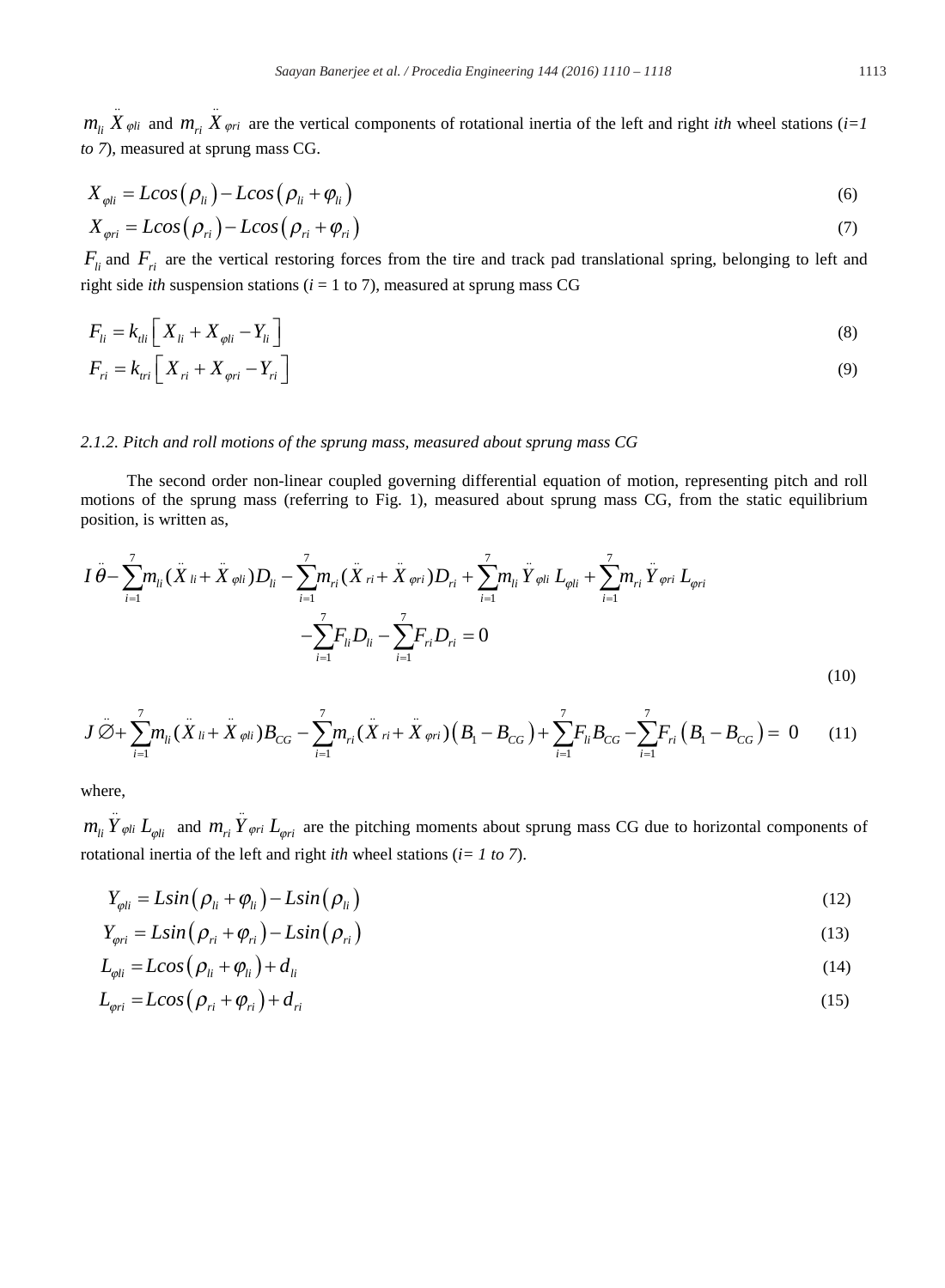*2.1.3.*

Angular motion of the left and right side unsprung masses, measured about pivot location of corresponding axle arm

The second order non-linear coupled governing differential equation of motion (referring to Fig. 1), representing angular motion of each of the left and right side unsprung masses, measured about the axle arm pivot location, from static equilibrium position, are written as,

$$
m_{li}L^2 \ddot{\varphi}_{li} + m_{li} \ddot{X}_{li} L\sin(\rho_{li} + \varphi_{li}) + (T_{li} - T_{sli}) + c\dot{x}_{li}L_o + F_{li}L\sin(\rho_{li} + \varphi_{li}) = 0
$$
\n(16)

$$
m_{ri}L^2 \ddot{\varphi}_{ri} + m_{ri} \ddot{X}_{ri} L\sin(\rho_{ri} + \varphi_{ri}) + (T_{ri} - T_{stri}) + c\dot{x}_{ri}L_o + F_{ri}L\sin(\rho_{ri} + \varphi_{ri}) = 0
$$
\n(17)

where,

 $m_h L^2 \ddot{\varphi}_h$  and  $m_{r i} L^2 \ddot{\varphi}_n$  are the rotational inertias of left and right side *ith* unsprung masses about corresponding axle arm pivot location, measured from static equilibrium position.  $(i = 1 \text{ to } 7)$ 

 $T_{li}$  and  $T_{ri}$  are moments resulting from restoring force due to gas spring on actuator piston, about the axle arm pivot location of left and right side *ith* suspension stations, when the axle arm rotates by  $\varphi$ <sub>*ii*</sub> and  $\varphi$ <sub>*ii*</sub> from static position.  $(i = 1 to 7)$ 

 $T_{\text{stil}}$  and  $T_{\text{stri}}$  are moments resulting from restoring force due to gas spring on actuator piston, about the axle arm pivot location of left and right side *ith* suspension stations, at static equilibrium position. (*i* = 1 to 7)

 $\dot{x}_i$  and  $\dot{x}_r$  are actuator piston velocities for left and right side *ith* suspension stations, measured along the line of motion of the piston, which is a function of the axle arm angular rotation from static position as well as the angular velocity of axle arm, at that particular position.  $(i = 1 \text{ to } 7)$ 

Equations (1) to (17) have been coded, solved using Matlab/Simulink and validated through a multi-body dynamic model in MSC.ADAMS. The sprung mass bounce responses, obtained from the math model and MBD model, have been compared in frequency domain and shown in Fig. 2, which shows a close match in dynamics.



Fig. 2. Bounce acceleration comparative response at sprung mass CG of full tracked vehicle in frequency (for a vehicle speed of 20 kmph over APG terrain)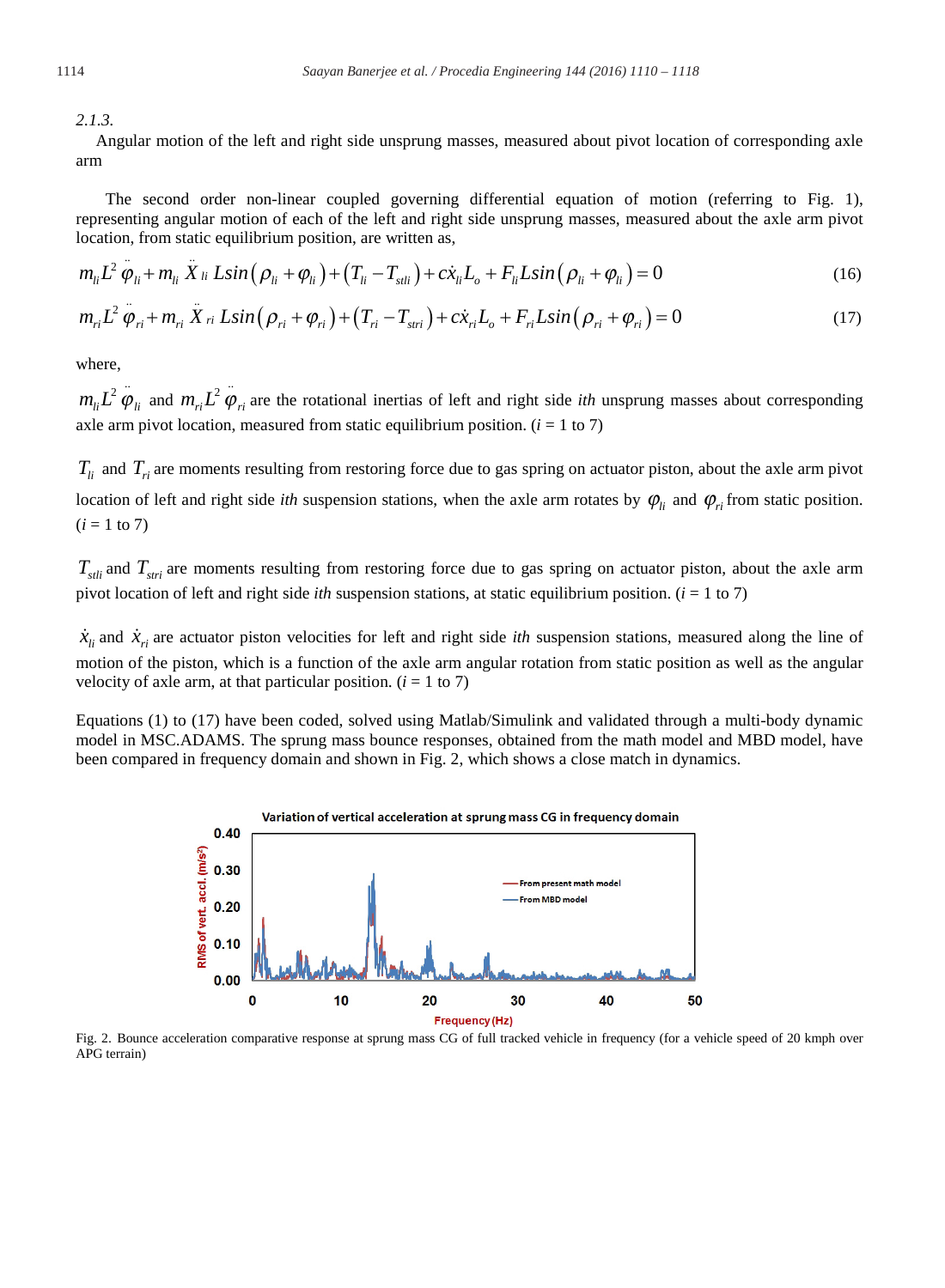### **3. Ride dynamic parametric studies over random terrain**

The validated non-linear ride math model for the full tracked vehicle has been simulated over random terrains with specified statistical properties. The temporal power spectral density of various kinds of random roads may be converted to road profile in time domain, assuming the vehicle moving at a particular constant velocity, using the shaping filter method [4]. Consequently, actual road profile in spatial domain is determined from the time domain data. An equivalent multi-body dynamics model of tracked vehicle is developed in Adams Tracked Vehicle (ATV) toolkit of MSC.Adams. The wheel enveloped bases excitation, obtained from ATV, is implemented in the math model, based on the vehicle speed. In the present study, random road profile with variances of  $0.064 \text{ m}^2$ , corresponding to H class road, as per ISO-8608 standards, have been considered. Vehicle dynamic studies have been carried out over the random road with different non-linear suspension characteristics at defined speeds. Table 1 highlights the magnitudes of various parameters, used for dynamic simulation and ride comfort evaluation.

| Table 1. Magnitudes of various parameters |  |  |
|-------------------------------------------|--|--|
|-------------------------------------------|--|--|

| Parameter                                                                                                                        | Magnitude                   |
|----------------------------------------------------------------------------------------------------------------------------------|-----------------------------|
| $M$ , Sprung mass                                                                                                                | 50200 kg                    |
| $I$ , Sprung mass pitch moment of inertia, about the CG                                                                          | $4.5x10^5$ kgm <sup>2</sup> |
| $J$ , Sprung mass roll moment of inertia, about the CG                                                                           | $6.8x104$ kgm <sup>2</sup>  |
| $m_{li}$ and $m_{ri}$ , Unsprung masses on left and right side <i>ith</i> suspension station. ( <i>i</i> = 1 to 7)               | 400 kg                      |
| $k_{tii}$ and $k_{tri}$ , Translational stiffness of LH and RH ith road-wheel tire with track pads (i = 1 to 7)                  | 8000 kN/m                   |
| $L$ , Length of the axle arm of each suspension station                                                                          | $0.55$ m                    |
| $L_0$ , Perpendicular distance between the actuator piston and pivot point, for each suspension                                  | $0.137 \text{ m}$           |
| $l_1$ , Dist. between pivot point of axle arm of 1 <sup>st</sup> station and vehicle end.                                        | 5.44 m                      |
| $l_2$ , Dist. between pivot point of axle arm of $2nd$ station and vehicle end.                                                  | $4.62 \text{ m}$            |
| $l_3$ , Dist. between pivot point of axle arm of 3 <sup>rd</sup> station and vehicle end.                                        | 3.79 <sub>m</sub>           |
| $l_4$ , Dist. between pivot point of axle arm of 4 <sup>th</sup> station and vehicle end.                                        | 2.97 m                      |
| $l_5$ , Dist. between pivot point of axle arm of 5 <sup>th</sup> station and vehicle end.                                        | 2.15 <sub>m</sub>           |
| $l_6$ , Dist. between pivot point of axle arm of 6 <sup>th</sup> station and vehicle end.                                        | 1.32 <sub>m</sub>           |
| $l_7$ , Dist. between pivot point of axle arm of 7 <sup>th</sup> station and vehicle end.                                        | 0.50 <sub>m</sub>           |
| $l_{CG}$ , Dist. between sprung mass CG and vehicle end                                                                          | $2.67 \text{ m}$            |
| $B1$ , Dist. between left and right side suspension stations                                                                     | 2.25 m                      |
| $B_{CG}$ , Dist. between left side suspension stations and sprung mass CG                                                        | $1.137 \text{ m}$           |
| $\alpha_{ij}$ and $\alpha_{ri}$ , Angle between left and right side <i>ith</i> axle arms with the vertical, at rebound position. | 20.36 deg $(i = 1)$         |
|                                                                                                                                  | 32 deg ( $i = 2$ to 7)      |
| $d_{li}$ and $d_{ri}$ , Vert. distance between axle arm pivot points of left and right side ith suspension station               | $0.25$ m $(i=1)$            |
| and sprung mass CG $(i = 1 to 7)$                                                                                                | $0.3$ m ( $i=2$ to 7)       |
| $C$ , Viscous damping coefficient along direction of actuator piston motion                                                      | $400$ kNs/m                 |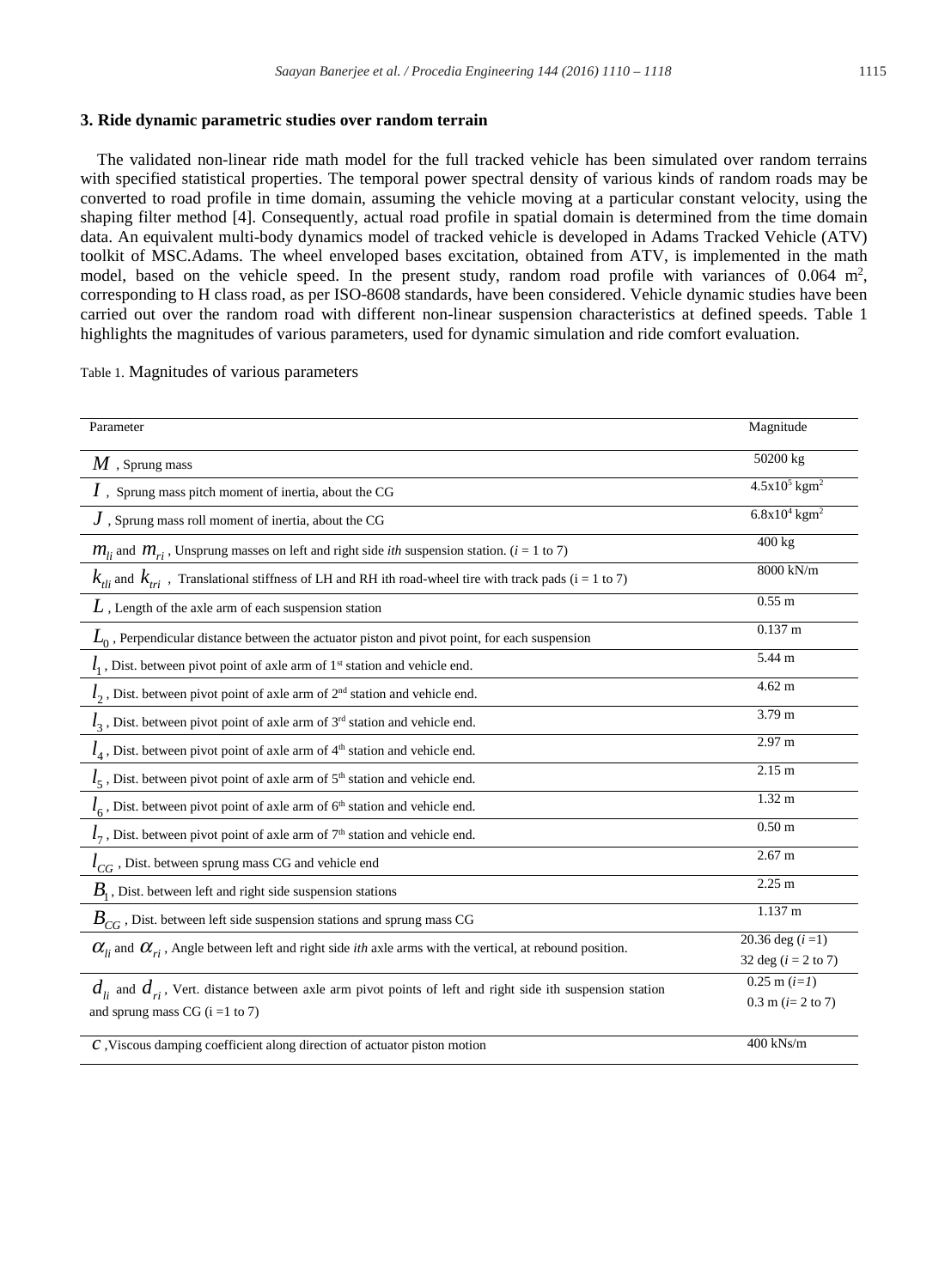#### *3.1. Simulation with suspension charging pressure combination of 85 bar and 75 bar*

The non-linear ride mathematical model is subjected to random road excitation with variance of 0.064 m<sup>2</sup> at 35 kmph vehicle speed. The wheel enveloped road excitation, obtained from ATV toolkit of MSC.Adams, is implemented in the math model, based on the vehicle speed. Suspension charging pressure of 85 bar is applied at the 1st, 2nd, 6th, 7th stations LH and RH, and that of 75 bar is applied at the 3rd, 4th, 5th stations LH and RH. The base excitation has been applied such that both tracks of the vehicles are subjected to differential input. Fig. 3 and Fig. 4 show vertical bounce responses at the sprung mass CG and driver's location, in time and frequency domains respectively.





*3.2. Simulation with suspension charging pressure combination of 110 bar and 105 bar*

In the present section, similar math model and vehicle excitation has been applied, as described in section 3.1. However, suspension charging pressure of 110 bar has been applied to the 1st, 2nd, 6th, 7th stations LH and RH, and that of 105 bar has been applied to the 3rd, 4th, 5th stations LH and RH. Fig. 5 and Fig. 6 show vertical bounce responses at the sprung mass CG and driver's location, in time and frequency domains respectively.



Fig. 5. Bounce displacement response in time domain Fig. 6. Bounce acceleration response in frequency domain

Corresponding to vehicle responses, described in sections 3.1 and 3.2, the time domain peak and RMS values of vertical acceleration at the driver's location and that of pitch as well as roll angular acceleration about the sprung mass CG for different suspension characteristics, have been highlighted in Table 2.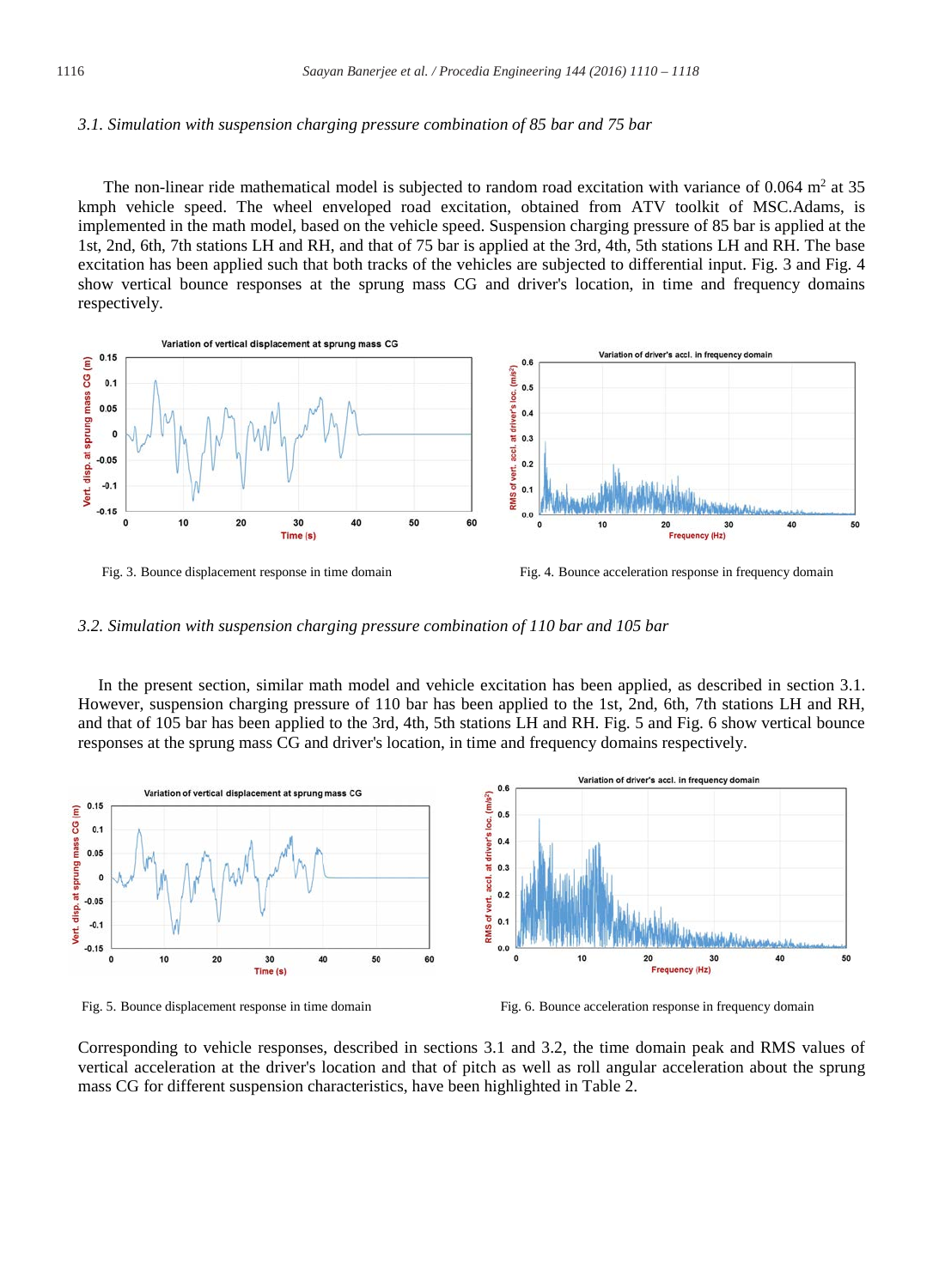|  |  | Table 2. Summary of results for the vehicle, negotiating random terrain of variance $0.064$ m <sup>2</sup> at 35 kmph |  |
|--|--|-----------------------------------------------------------------------------------------------------------------------|--|
|--|--|-----------------------------------------------------------------------------------------------------------------------|--|

| Parameter                        | Suspension charging pressures of 85 and 75 bar |                           | Suspension charging pressures of 110 and 105 bar |                           |
|----------------------------------|------------------------------------------------|---------------------------|--------------------------------------------------|---------------------------|
|                                  | Peak                                           | <b>RMS</b>                | Peak                                             | <b>RMS</b>                |
| Bounce accl. at driver's loc.    | 1.26 g                                         | 0.19g                     | 2.77 g                                           | $0.42$ g                  |
| Pitch accl. about sprung mass CG | 2 rad/ $s^2$                                   | $0.29$ rad/s <sup>2</sup> | 4.22 $\text{rad/s}^2$                            | $0.67$ rad/s <sup>2</sup> |
| Roll accl. about sprung mass CG  | $6.55$ rad/s <sup>2</sup>                      | rad/ $s^2$                | 12.45 $\text{rad/s}^2$                           | $2.01$ rad/s <sup>2</sup> |

From Fig. 3 and Fig. 5, it is observed that the magnitudes of vertical bounce displacement at the sprung mass CG, are almost of same order for the two suspension configurations. However, it may be noted from Fig. 4 and Fig. 5, that the bounce acceleration response peaks at sprung mass CG, are comparatively higher with increased charging pressures. It may also be noted from Table 2, the driver's bounce acceleration, pitch as well as roll angular acceleration responses about sprung mass CG, are comparatively higher with enhanced suspension characteristics. Vertical acceleration at the driver's location in frequency domain, has been super-imposed over the ISO-2631 fatigue proficiency chart, for suspension charging pressure combination of 85 and 75 bar and also for combination of 110 and 105 bar, and shown in Fig. 7 and Fig. 8 respectively.



From Fig. 7 and Fig. 8, it is observed that with suspension charging pressure combination of 85 and 75 bar, the vehicle may negotiate the specified random terrain frequency content for almost 24 hours without driver's fatigue; whereas with suspension charging pressure of 110 and 105 bar, the vehicle may negotiate the specified random terrain frequency content only for 4 hours without the driver's fatigue. Therefore, it is observed that the ride comfort is improved with lower suspension characteristics.

#### **4. Summary and conclusions**

The proposed mathematical ride model is a generic one and may be used for ride dynamics study of any tracked vehicle with trailing arm suspensions. The vehicle dynamic analyses have also been further carried out over G class road, where also it was observed that relatively higher suspension charging pressures induce greater vibration transmissibility to the vehicle. The non-linear math model may be used to fine-tune the suspension characteristics and would also be very useful for future semi-active and active suspension design. It may also be noted that the above stochastic excitation studies on the non-linear math model, is computationally much faster, compared to that using multi-body tracked vehicle simulation tools and may easily be implemented in the tracked vehicle simulator.